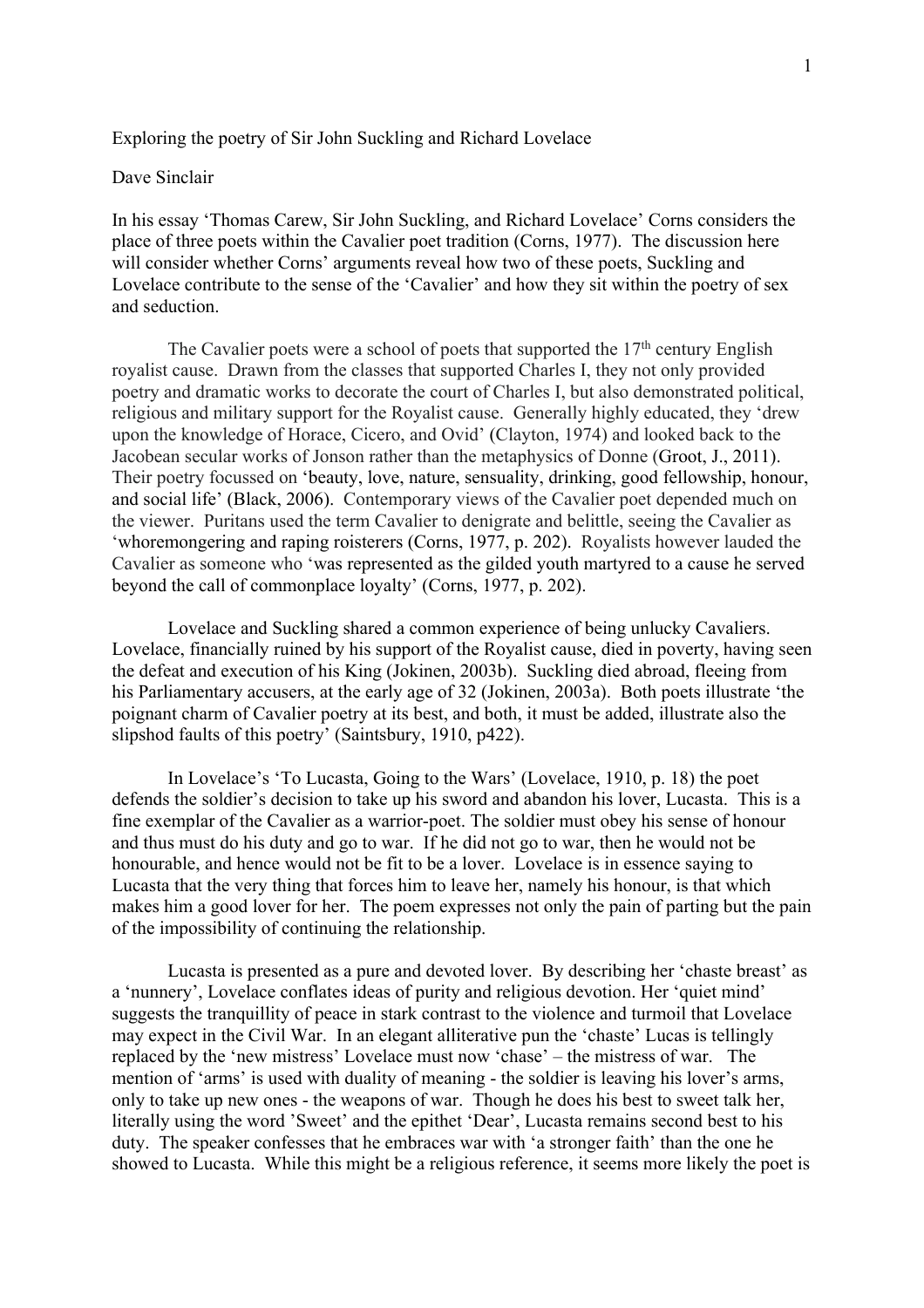unfaithful to Lucasta, and that faith in this case, is his allegiance to his King, a love superior to any love of a mistress. Lovelace's ultimate duty is to glorify Charles I.

When Corns states that Lovelace 'conforms more closely than either [Carew or Suckling] to the notion of the poet-in-arms' (Corns, 1993, p. 213) he is entirely correct in identifying the difference in apparent sincerity between Lovelace and Suckling. This is also the view of others. Markel suggests that Suckling consciously sought to present himself as the epitome of the Caroline Cavalier: 'His pose was that of a highly skilled amateur who would impulsively decide to try his hand at any activity and then, without much trouble, do better than almost anyone' (Markel, 1977, p. 152). Markel identifies a subset of Suckling's poetry with a potentially more serious tone: 'the aloof and objective social commentator becomes the very concerned and introspective lyric poet' (Markel, 1977, p. 152). Nevertheless Markel views Suckling as failing to follow this through: 'But just as we prepare for a view of the man behind the mask, the poems end; their potential for serious analysis remains undeveloped' (Markel, 1977, p. 158). To judge whether this is correct, an examination of Suckling's rather immodest view of his superior poetic skills may be helpful.

In 'A Sessions of the Poets' (Suckling, 1910, pp. 29-32) Suckling attacks fellow Cavalier poet, Thomas Carew, saying that Carew's poetry 'Was seldom brought forth but with trouble and pain' (1, 40). In contrast, he implies his own poetry is written effortlessly as a poet who 'loved not the Muses so much as his sport' (l. 85). Markel rejects this selfeffacing posture: 'behind this mask of studied indifference, a disturbing seriousness and even pathos pervades some of the poetry' (Markel, 1977, p. 152) and backs this up by quoting Saintsbury's view that 'everything with Suckling turns to a ripple of merriment... [but] there are poems, and good ones, of his which might pass muster as serious, but one always suspects that they are not' (Saintsbury, 1910, p. 423). Saintsbury regards Suckling as 'neither a refined nor a very passionate writer' (p. 422) and thinks much of Suckling's work is intended to achieve amusement more than deep emotion. Saintsbury gives the example that Suckling's "Love's World" 'reads like, and perhaps is, a designed burlesque of the metaphysical altitudes:

> Tis now since I sat down before That foolish fort, a heart,

is the very triumph of the style' (p. 423). Saintsbury, in contrast, sees greater depth in Suckling: 'The poet is not always quite so frivolous; there are poems, and good ones, of his which might pass muster as serious, but one always suspects that they are not' (p. 423).

Given the above considerations, how should these two poets be viewed? Within their context of their social and military positions, their poetry shows all the requisite Cavalier characteristics: a determined interest in the pursuit and seduction of women as well as a profession of the importance of honour in love and the glorification of the King. Their poetry embodies a sense of joy in life and its pleasures, a 'carpe diem' attitude and the bawdiness, badinage and essential maleness of the courtly club of the Cavalier. Corns says he wants to 'dismantle the origins of that critical orthodoxy' that states that Suckling, Lovelace and others 'constitute a group, often termed 'Cavalier poets' (Corns, 1993, p. 200). While Corns makes a valuable point that the characteristics of these poets change, as does the environment of the Caroline court culture before and after the inception of the Civil War, he fails to offer convincing evidence that Suckling and Lovelace stand outside the Cavalier definition. Corns argues that Suckling treats sex and seduction with a 'jaundiced or jaunty view' saying that 'this, after all, is a poet who enjoys women as much as a good game of bowls' (p. 213). But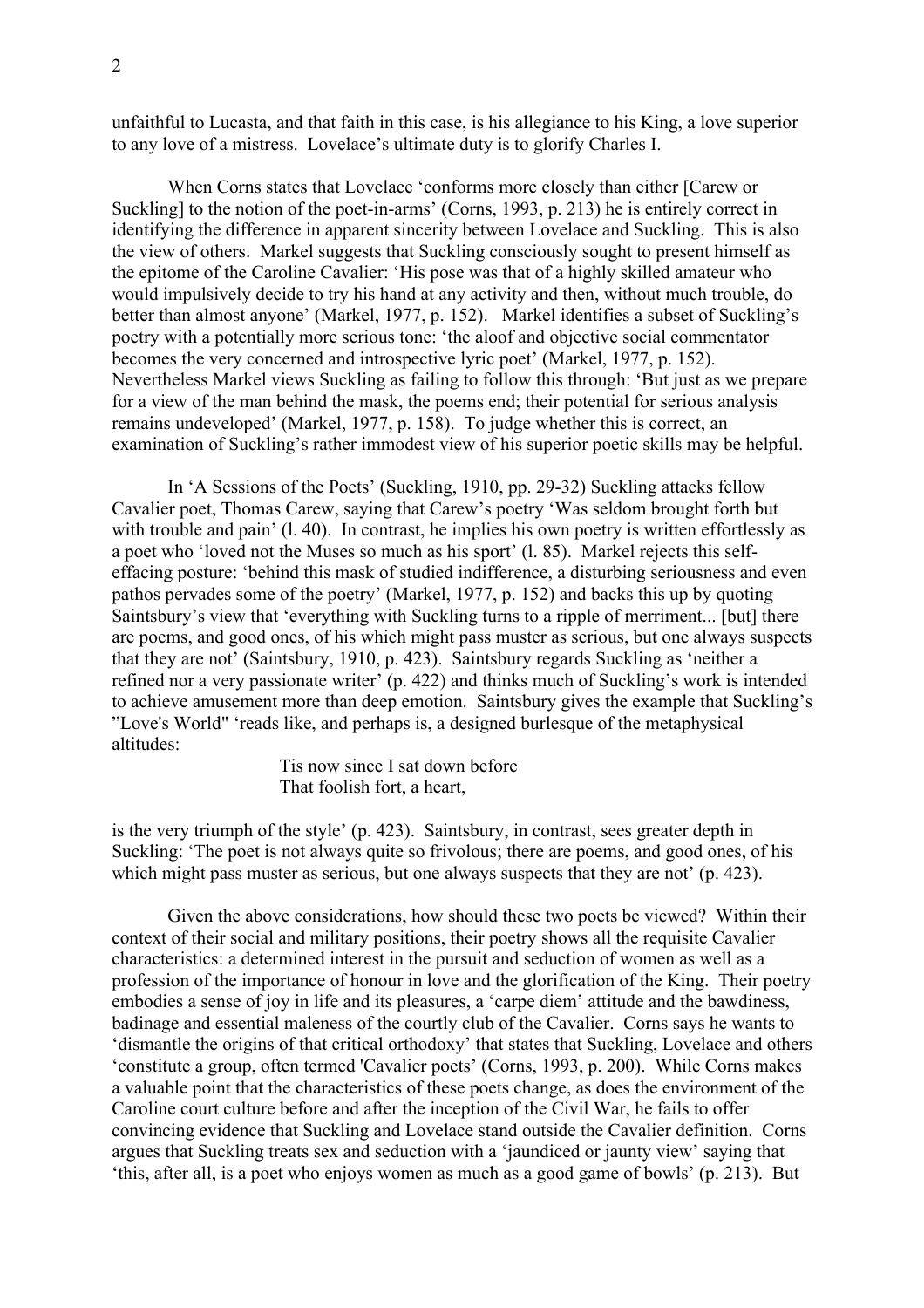this is no reason to regard Suckling as an outlier of the Cavalier poets, as such poetry is exactly what is expected – a view that is commonly supported by other critics, e.g.:

A great deal of "cavalier poetry" … was subsequently packaged in the 1640s as expressing "Royalist" values. That is, the cavalier mode is in many ways retrospective and nostalgic: it celebrates beauty, love, nature, sensuality, drinking, good fellowship, honor and social life, ... in poetry famous for its urbanity, elegance, and often ironic ease. (Black, 2006, p. 952)

Suckling died before the outbreak of the Civil War but many other poets of the Caroline court adopted a more serious voice, writing explicitly political verse that commented on the conflict. While originally circulated in manuscript Suckling's poems first appeared in published form in 1646 as *Fragmenta Aurea* (i.e. *Golden Pieces*), thus providing a reminder of what might be restored in a 'posthumous view into that process of royalist lamentation as if through a process of retrospective revision' (Corns, 1993, p. 201).

Reviewing Lovelace's first major collection, *Lucasta*, published in 1649, Corns says 'In the first Lucasta a libertine dimension had asserted the maintenance of the spirit of Suckling in an age of Puritan sexual asceticism which far surpassed the modesty of the Caroline court' (Corns, 1993, p. 216).

Corns notes a marked difference between Lovelace's output prior to and following the Civil War, stating 'But in the erotic poems of Lucasta: Posthume Poems the voice of the libertine becomes less secure and it is marked by a fragile sleaziness which sharply devalues sexual relationships as a compensation in times of war' (Corns, 1993, p. 217). Corns sees Lovelace late work as a move away from the earlier forms of Cavalier poetry: 'The tough invention of the later Lovelace does not tolerate the delicate compliments and the received role of the selfless lover. A new depth of cynicism about interpersonal relationships displaces the Cavalier abandon of Lovelace's first collection' (p217).

When Corns writes 'The Cavalier poets ... [the] mere title works to confirm that which I would set aside' (Corns, 1993, p. 200) he appears to disbelieve that the Cavalier poets merit an accredited grouping. The evidence presented here shows the contrary. Suckling and Lovelace make defined and unique additions to the poetic sense of the Cavalier. Their contribution is part of the Caroline path from the Jacobean Jonson to the more satirical, political poetry of reason and realism of the Restoration poets.

[1657 words]

## References

Black, J. L., (2006) 'The Renaissance and The Early Seventeenth Century", *The Broadview Anthology of Literature*, Canada, Broadview Press.

Clayton, T., (1974). "The Cavalier Mode from Jonson to Cotton by Earl Miner". *Renaissance Quarterly.* 27 (1): 111. doi:10.2307/2859327. JSTOR 2859327.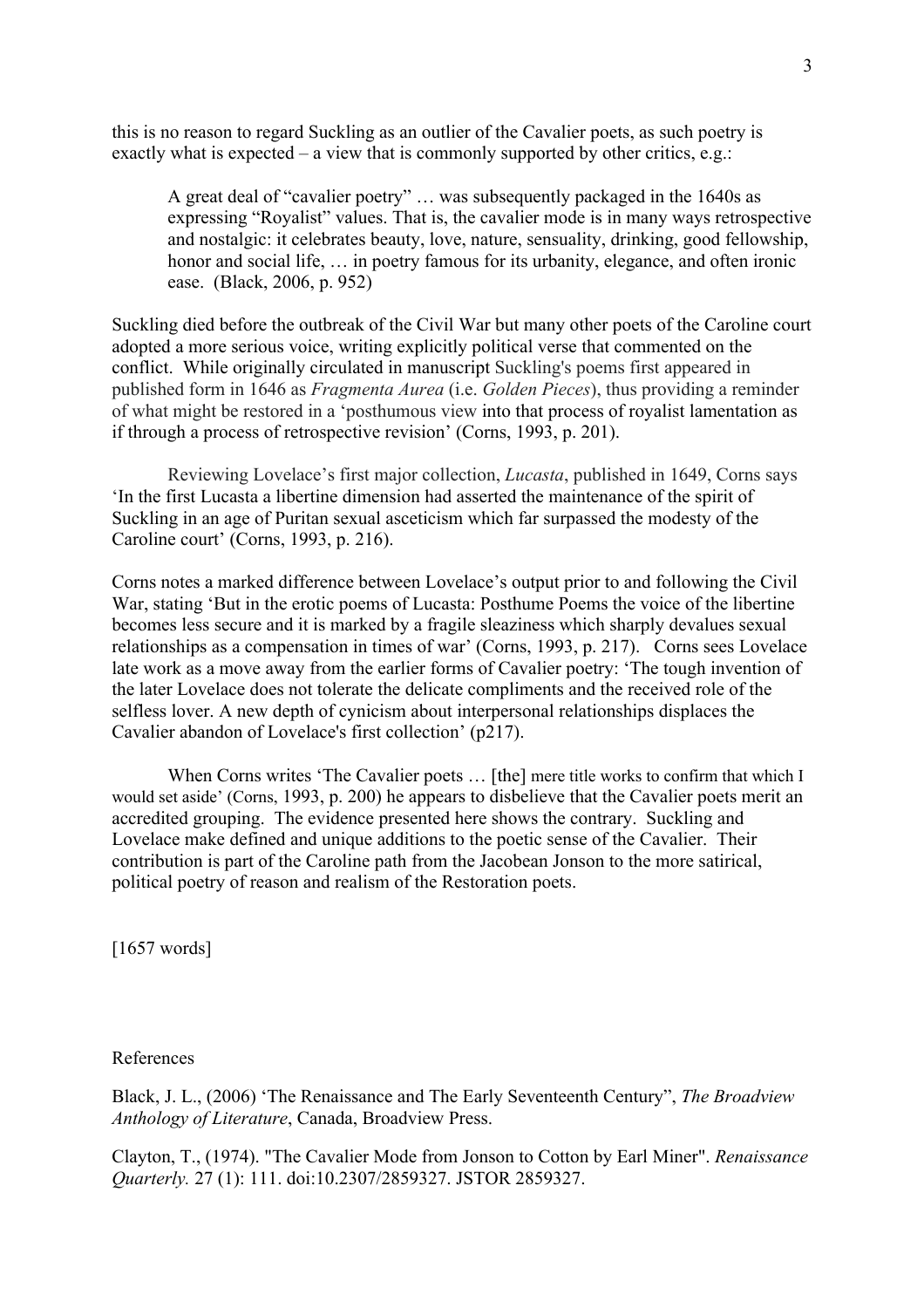Corns, T. N. (1993) "Thomas Carew, Sir John Suckling, and Richard Lovelace" ,In Corns, T. N. (ed.), *The Cambridge Companion to English Poetry, Donne to Marvell*, Cambridge Companions to Literature, chapter, Cambridge, Cambridge University Press, pp. 200–220.

Groot, J., (2011) "Cavalier poets" (act. c. 1640–c. 1660). *Oxford Dictionary of National Biography*. [Online] Accessed on 13 Mar. 2022 https://www.oxforddnb.com/view/10.1093/ref:odnb/9780198614128.001.0001/odnb-9780198614128-e-95606

Jokinen, A., (2003a) "The Life of Sir John Suckling." *Luminarium*. [Online] Accessed on 10 Mar 2021 http://www.luminarium.org/sevenlit/suckling/sjsbio.htm

Jokinen, A., (2003b) "The Life of Richard Lovelace." *Luminarium*. [Online] Accessed on 10 Mar 2021 http://www.luminarium.org/sevenlit/lovelace/lovebio.htm

Lovelace, R., (1904) *The Poems of Richard Lovelace*. London: Unit Library, Ltd.

Markel, M., (1977) "John Suckling's Semi-Serious Love Poetry", *Essays in Literature*, Vol. IV, No. 2

Saintsbury, G., (1910) *A short history of English literature*, London, MacMillan and Co.

Suckling, J., (1910) *The Works of Sir John Suckling.* Hamilton Thompson, A., ed. London: George Routledge & Sons, Ltd.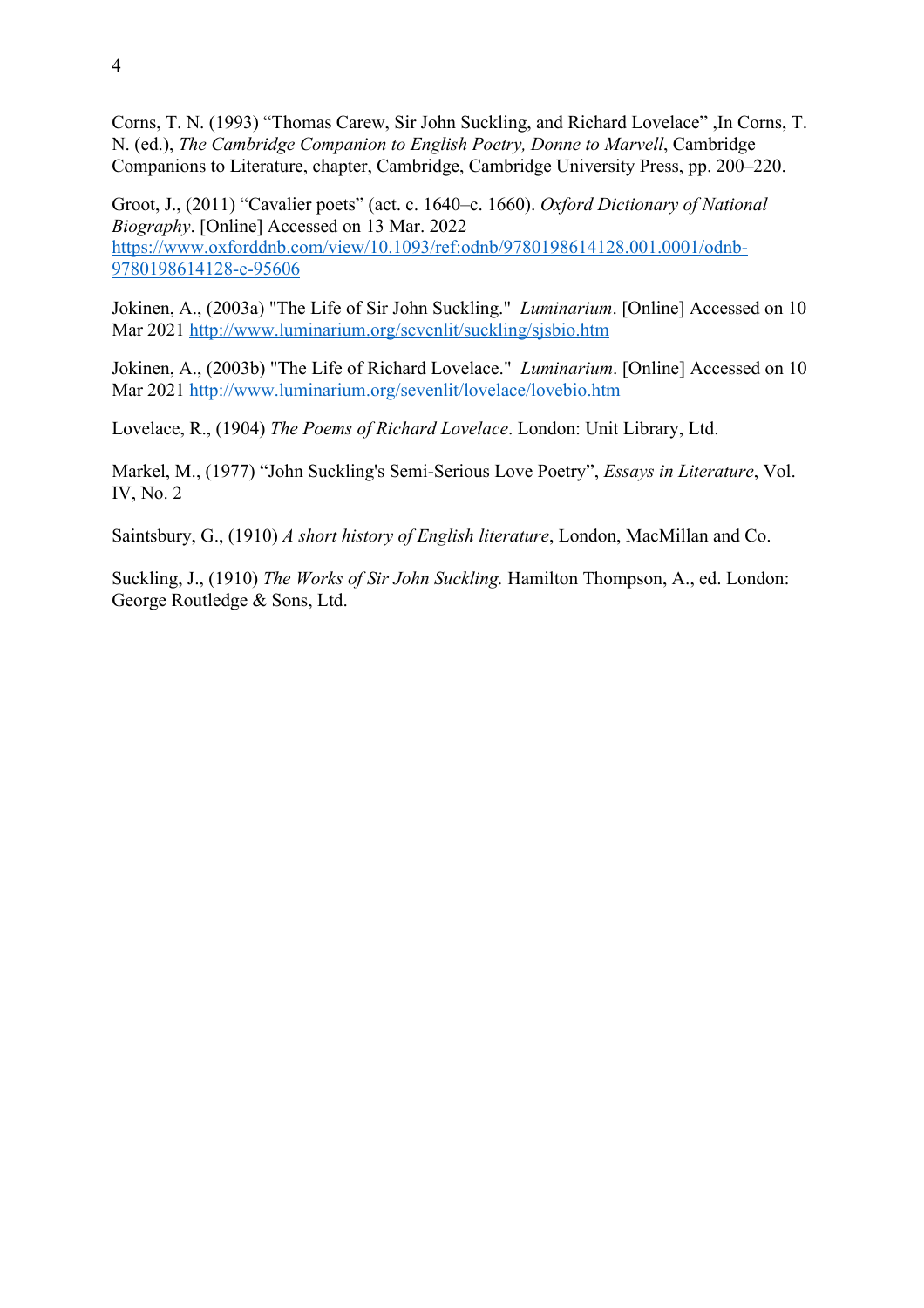## Poems

To Lucasta, Going to the Wars

(Richard Lovelace (1642))

Tell me not (Sweet) I am unkind, That from the nunnery Of thy chaste breast and quiet mind To war and arms I fly.

True, a new mistress now I chase, The first foe in the field; And with a stronger faith embrace A sword, a horse, a shield.

Yet this inconstancy is such As you too shall adore; I could not love thee (Dear) so much, Lov'd I not Honour more.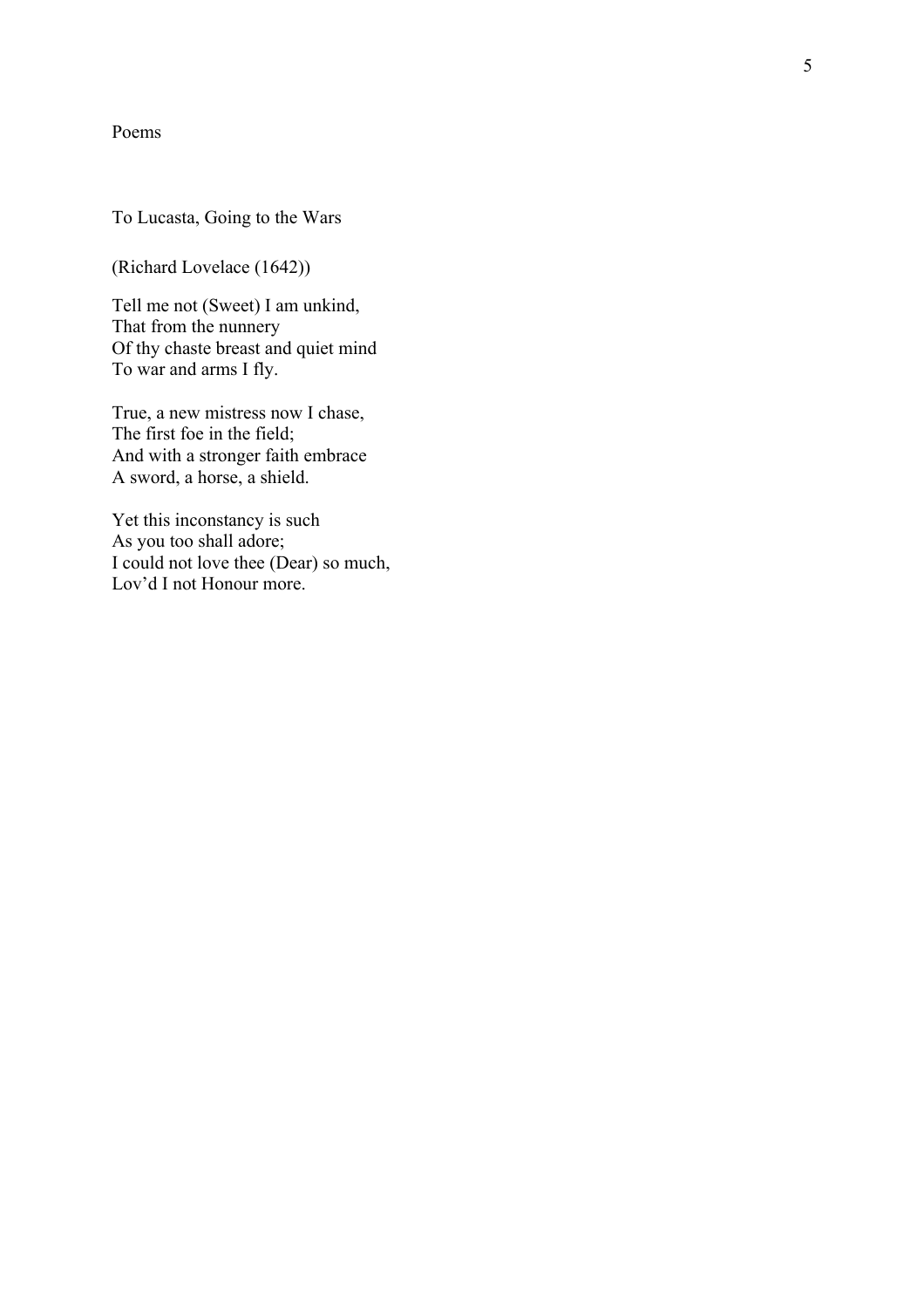Wits, The; A Session of the Poets

(Sir John Suckling)

A sessions was held the other day, And Apollo himself was at it, they say; The laurel that had been so long reserved Was now to be given to him best deserved. And

Therefore the wits of the Town came thither; 'Twas strange to see how they flocked together: Each, strongly confident of his own way, Thought to carry the laurel away that day.

There was Selden, and he sat hard by the chair; Wenman not far off, which was very fair; Sandys with Townsend, for they kept no order; Digby and Chillingworth a little further; And

There was Lucan's Translator, too, and he That makes God speak so big in's poetry; Selwin and Waller, and Berkeleys, both the brothers; Jack Vaughan and Porter, with divers others.

The first that broke silence was good old Ben, Prepared before with Canary wine, And he told them plainly he deserved the bays, For his were called Works, where others were but plays; And Bid them remember how he had purged the stage Of errors that had lasted many an age; And he hoped they did think The Silent Woman, The Fox, and The Alchemist outdone by no man.

Apollo stopped him there and bad him not go on; 'Twas merit, he said, and not presumption Must carry it; at which Ben turned about And in great choler offered to go out; But Those that were there thought it not fit To discontent so ancient a wit, And therefore Apollo called him back again, And made him mine host of his own New Inn.

Tom Carew was next, but he had a fault. That would not well stand with a laureate: His muse was hard bound, and th' issue of's brain Was seldom brought forth but with trouble and pain; And All that were present there did agree,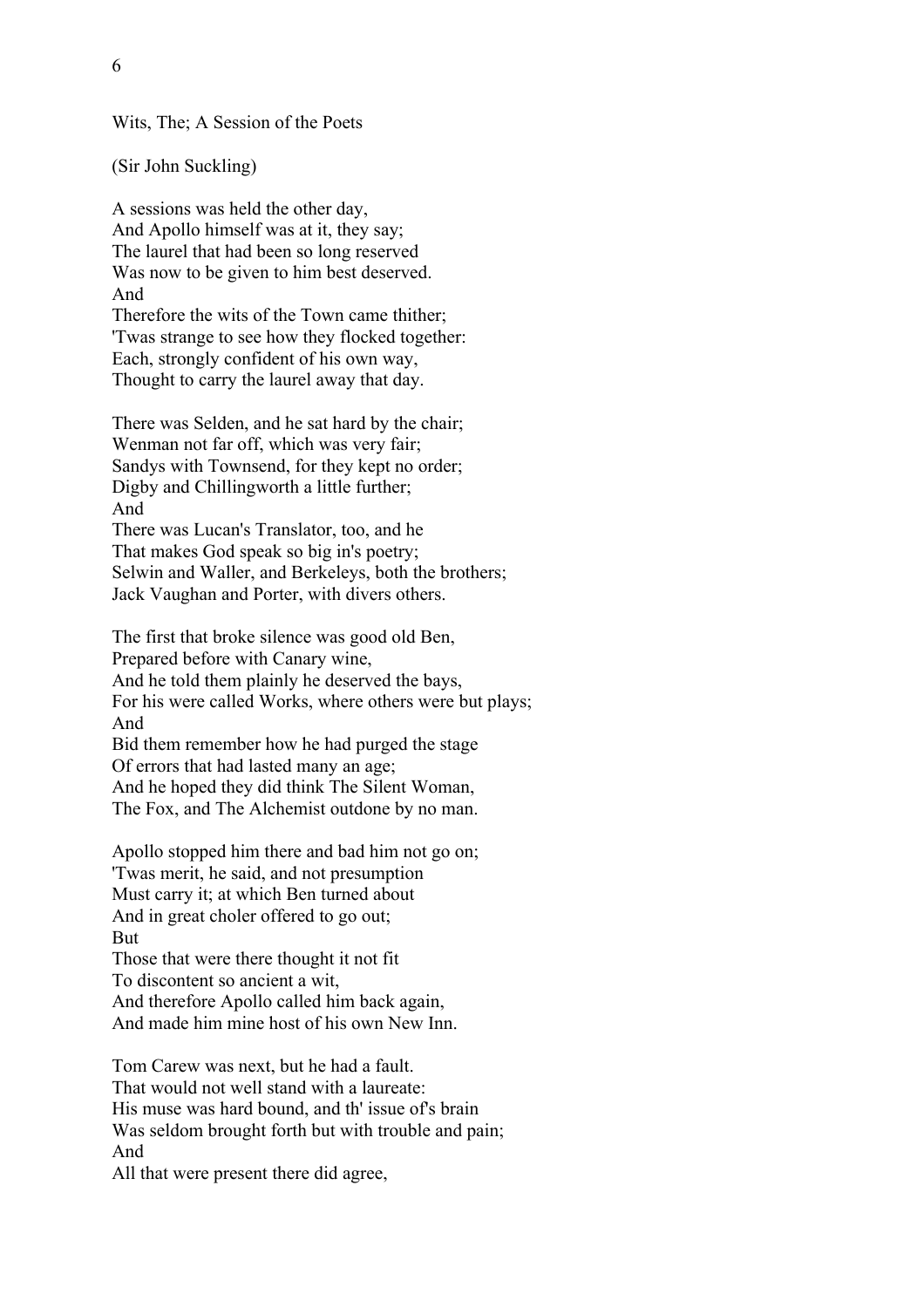A laureate's muse should be easy and free, Yet sure 'twas not that; but 'twas thought that his grace Considered he was well he had a cup -bearer's place.

Will Davenant, ashamed of a foolish mischance That he had got lately travelling in France, Modestly hoped the handsomness of's muse Might any deformity about him excuse; And Surely the company would have been content,

If they could have found any precedent; But in all their records, either in verse or prose, There was not one laureate without a nose.

To Will Berkeley sure all the wits meant well, But first they would see how his snow would sell; Will smiled and swore in their judgements they went less That concluded of merit upon success; So

Sullenly taking his place again, He gave way to Selwin, that straight stepped in; But alas! he had been so lately a wit That Apollo himself hardly knew him yet.

Tobie Mathew (pox on 't! how came he there?) Was busily whispering somebody i' th' ear, When he had the honour to be named i' the court: But sir, you may thank my Lady Carlisle for 't; For

Had not her Character furnished you out With something of handsome, without all doubt You and your sorry Lady Muse had been In the number of those that were not to come in.

In haste two or three from the Court came in, And they brought letters (forsooth) from the Queen; 'Twas discreetly done, too, for if they had come Without them, they had scarce been let into the room. This Made a dispute, for 'twas plain to be seen

Each man had a mind to gratify the Queen; But Apollo himself could not think it fit;

There was difference, he said, 'twixt fooling and wit.

Suckling next was called, but did not appear, And straight one whispered Apollo in's ear, That of all men living he cared not for 't, He loved not the Muses so well as his sport; And Prized black eyes, or a lucky hit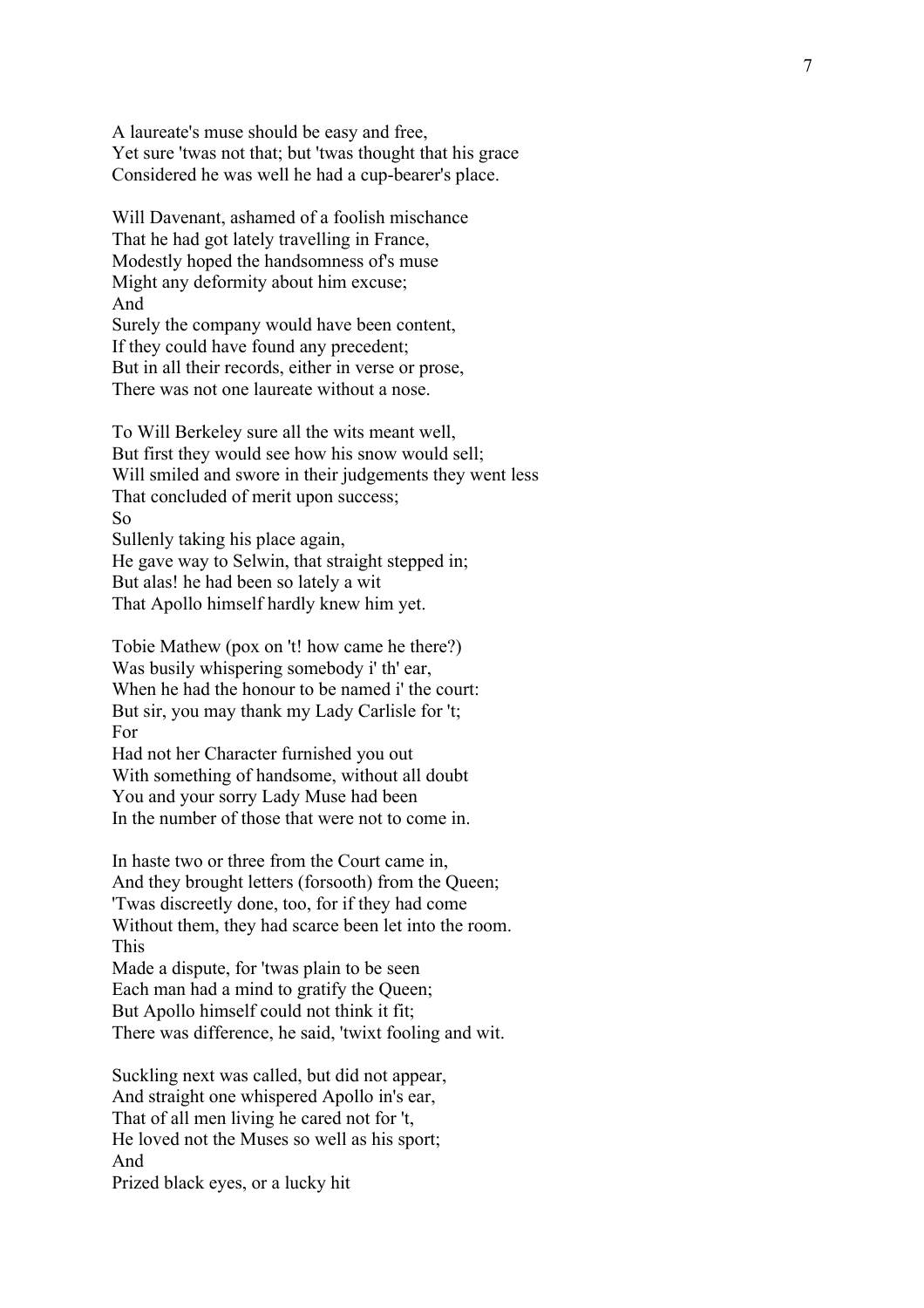At bowls, above all the trophies of wit; But Apollo was angry, and publicly said 'Twere fit that a fine were set on his head.

Wat Montagu now stood forth to his trial, And did not so much as suspect a denial; Wise Apollo then asked him first of all If he understood his own pastoral; For

If he could do it, 'twould plainly appear He understood more than any man there, And did merit the bays above all the rest; But the Monsieur was modest, and silence confessed.

During these troubles, in the crowd was hid One that Apollo soon missed, little Sid; And, having spied him, called him out of the throng, And advised him in his ear not to write so strong. Then

Murray was summoned, but 'twas urged that he Was chief already of another company.

Hales, set by himself, most gravely did smile To see them about nothing keep such a coil; Apollo had spied him, but knowing his mind Passed by, and called Falkland that sat just behind; But

He was of late so gone with divinity, That he had almost forgot his poetry, Though to say the truth (and Apollo did know it) He might have been both his priest and his poet.

At length, who but an alderman did appear, At which Will Davenant began to swear; But wiser Apollo bad him draw nigher, And when he was mounted a little higher He

Openly declared that 'twas the best sign Of good store of wit to have good store of coin, And without a syllable more or less said He put the laurel on the alderman's head.

At this all the wits were in such a maze That for a good while they did nothing but gaze One upon another: not a man in the place But had discontent writ in great in his face. Only

The small-poets cleared up again, Out of hope (as 'twas thought) of borrowing;